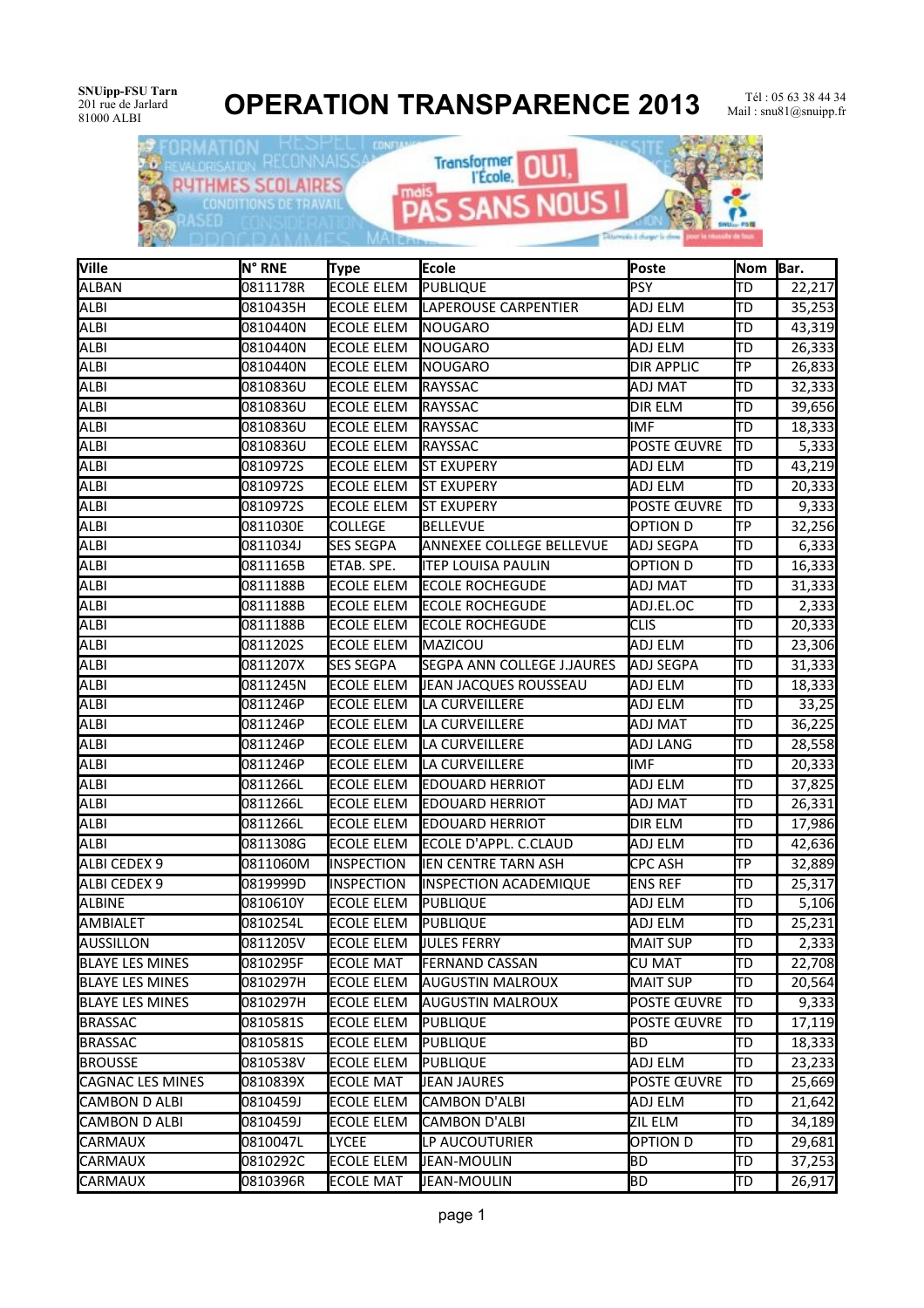| <b>SNUipp-FSU Tarn</b><br>201 rue de Jarlard<br>81000_ALBI |          |                   | <b>OPERATION TRANSPARENCE 2013</b> |                 |           | Tél: 05 63 38 44 34<br>Mail: snu81@snuipp.fr |
|------------------------------------------------------------|----------|-------------------|------------------------------------|-----------------|-----------|----------------------------------------------|
| <b>CASTELNAU DE LEVIS</b>                                  | 0811117Z | <b>ECOLE ELEM</b> | <b>PUBLIQUE</b>                    | ADJ ELM         | TD        | 21,333                                       |
| <b>CASTELNAU DE LEVIS</b>                                  | 0811117Z | <b>ECOLE ELEM</b> | PUBLIQUE                           | <b>DIR ELM</b>  | TD        | 23,25                                        |
| <b>CASTRES</b>                                             | 0810056W | INSPECTION        | <b>IEN CASTRES</b>                 | <b>TITSECT</b>  | ΠD        | 14                                           |
| <b>CASTRES</b>                                             | 0810057X | <b>INSPECTION</b> | <b>IEN MAZAMET</b>                 | CP OCC          | TP        | 29,25                                        |
| <b>CASTRES</b>                                             | 0810057X | INSPECTION        | <b>IEN MAZAMET</b>                 | <b>CPAIEN</b>   | TD        | 27,992                                       |
| <b>CASTRES</b>                                             | 0810061B | <b>COLLEGE</b>    | <b>JEAN MONNET</b>                 | OPTION D        | TР        | 13,333                                       |
| <b>CASTRES</b>                                             | 0810136H | ECOLE ELEM        | <b>PUECH AURIOL</b>                | <b>ADJ ELM</b>  | TD        | 23,333                                       |
| <b>CASTRES</b>                                             | 0810363E | ECOLE ELEM        | <b>AILLOT</b>                      | ADJ.EL.OC       | TD        | 10,086                                       |
| <b>CASTRES</b>                                             | 0810369L | <b>ECOLE ELEM</b> | <b>CENTRE</b>                      | <b>CLIS</b>     | TР        | 24,333                                       |
| <b>CASTRES</b>                                             | 0810371N | <b>ECOLE ELEM</b> | <b>LADEN</b>                       | <b>ADJ ELM</b>  | TD        | 13,892                                       |
| <b>CASTRES</b>                                             | 0810371N | ECOLE ELEM        | <b>LADEN</b>                       | <b>ADJ ELM</b>  | ΠD        | 9,833                                        |
| <b>CASTRES</b>                                             | 0810371N | <b>ECOLE ELEM</b> | <b>LADEN</b>                       | <b>MAIT SUP</b> | TD        | 21,833                                       |
| <b>CASTRES</b>                                             | 0810400V | <b>ECOLE MAT</b>  | <b>CENTRE</b>                      | <b>DIR MAT</b>  | ΠD        | 7,972                                        |
| <b>CASTRES</b>                                             | 0810403Y | <b>ECOLE MAT</b>  | ROULANDOU                          | ADJ MAT         | ΤD        | 35,156                                       |
| <b>CASTRES</b>                                             | 0810404Z | <b>ECOLE MAT</b>  | VILLEGOUDOU                        | POSTE ŒUVRE     | ΤD        | 14,325                                       |
| <b>CASTRES</b>                                             | 0810822D | <b>IME</b>        | <b>IEM LARDAILLE</b>               | ADJ SPE C       | ТP        | 13,417                                       |
| <b>CASTRES</b>                                             | 0810822D | IIME              | <b>IEM LARDAILLE</b>               | DIR SPE.        | TР        | 14,333                                       |
| <b>CASTRES</b>                                             | 0810988J | <b>ECOLE ELEM</b> | <b>LA PAUSE</b>                    | POSTE ŒUVRE     | TD        | 13,933                                       |
| <b>CASTRES</b>                                             | 0810988J | <b>ECOLE ELEM</b> | LA PAUSE                           | <b>CLIS</b>     | TP        | 3,333                                        |
| <b>CASTRES</b>                                             | 0811149J | <b>ECOLE ELEM</b> | <b>BISSEOUS</b>                    | ADJ ELM         | TD        | 17,65                                        |
| <b>CASTRES</b>                                             | 0811190D | <b>ECOLE ELEM</b> | ROULANDOU                          | <b>ADJ ELM</b>  | TD        | 25,278                                       |
| <b>CASTRES</b>                                             | 0811190D | <b>ECOLE ELEM</b> | ROULANDOU                          | <b>CLIS</b>     | TР        | 16,942                                       |
| <b>CASTRES</b>                                             | 0811190D | <b>ECOLE ELEM</b> | ROULANDOU                          | ZIL ELM         | TD        | 39,303                                       |
| <b>CASTRES</b>                                             | 0811232Z | <b>IIME</b>       | <b>IME APAJH VILLEGAGNE</b>        | ADJ SPE C       | ТP        | 31,3                                         |
| <b>COUFOULEUX</b>                                          | 0811335L | <b>ECOLE MAT</b>  | PUBLIQUE                           | ADJ MAT         | TD        | 28,292                                       |
| <b>CUNAC</b>                                               | 0811129M | <b>ECOLE ELEM</b> | PUBLIQUE                           | <b>ADJ ELM</b>  | TD        | 21,333                                       |
| <b>DAMIATTE</b>                                            | 0811135U | <b>ECOLE ELEM</b> | <b>PUBLIQUE</b>                    | <b>ADJ ELM</b>  | TD        | 19,325                                       |
| <b>DOURGNE</b>                                             | 0811204U | ECOLE ELEM        | <b>PUBLIQUE</b>                    | ZIL ELM         | TD        | 20,331                                       |
| <b>FLORENTIN</b>                                           | 0811230X | IME               | <b>IME CHANTERAC</b>               | Option d        | TD        | 16,831                                       |
| <b>FREJAIROLLES</b>                                        | 0811139Y | <b>ECOLE ELEM</b> | <b>PUBLIQUE</b>                    | <b>ADJ LANG</b> | TD        | 17,333                                       |
| <b>GAILLAC</b>                                             | 0810405A | <b>ECOLE MAT</b>  | <b>CATALANIS</b>                   | <b>DIR MAT</b>  | ΠD        | 22,231                                       |
| <b>GAILLAC</b>                                             | 0810406B | <b>ECOLE MAT</b>  | LENTAJOU                           | <b>DIR MAT</b>  | TD        | 30,181                                       |
| <b>GAILLAC</b>                                             | 0810520A | <b>ECOLE ELEM</b> | <b>ICLAVELLE VENDOME</b>           | ADJ ELM         | ltd       | 26,222                                       |
| <b>GAILLAC</b>                                             | 0810520A |                   | ECOLE ELEM CLAVELLE VENDOME        | POSTE ŒUVRE     | <b>TD</b> | 7,331                                        |
| <b>GAILLAC</b>                                             | 0810520A | <b>ECOLE ELEM</b> | <b>CLAVELLE VENDOME</b>            | DIR ELM         | TD        | 21,333                                       |
| <b>GAILLAC</b>                                             | 0810520A | <b>ECOLE ELEM</b> | <b>CLAVELLE VENDOME</b>            | <b>MAIT SUP</b> | TD        | 9,642                                        |
| <b>GAILLAC</b>                                             | 0810520A | <b>ECOLE ELEM</b> | <b>CLAVELLE VENDOME</b>            | REEDUC          | TD        | 36,158                                       |
| <b>GAILLAC</b>                                             | 0811315P | ECOLE ELEM        | LOUISE MICHEL                      | POSTE ŒUVRE     | TD        | 9,333                                        |
| <b>GAILLAC</b>                                             | 0811315P | <b>ECOLE ELEM</b> | LOUISE MICHEL                      | BD              | TD        | 17,056                                       |
| <b>GRAULHET</b>                                            | 0810735J | <b>ECOLE ELEM</b> | VICTOR-HUGO                        | POSTE ŒUVRE     | TD        | 6,333                                        |
| <b>GRAULHET</b>                                            | 0810735J | <b>ECOLE ELEM</b> | VICTOR-HUGO                        | BD              | TD        | 7,333                                        |
| <b>GRAULHET</b>                                            | 0810735J | <b>ECOLE ELEM</b> | VICTOR-HUGO                        | ZIL ELM         | TD        | 24,114                                       |
| <b>GRAULHET</b>                                            | 0810739N | ECOLE ELEM        | <b>EN GACH</b>                     | ADJ ELM         | TD        | 27,156                                       |
| <b>GRAULHET</b>                                            | 0810739N | <b>ECOLE ELEM</b> | <b>EN GACH</b>                     | ADJ MAT         | TD        | 12,944                                       |
| <b>GRAULHET</b>                                            | 0810945M | <b>ECOLE ELEM</b> | <b>CRINS</b>                       | <b>MAIT SUP</b> | TD        | 33,231                                       |
| <b>GUITALENS L ALBAREDE</b>                                | 0810149X | ECOLE ELEM        | <b>PUBLIQUE</b>                    | ADJ ELM         | TD        | 22,292                                       |
| <b>LABASTIDE DE LEVIS</b>                                  | 0810200C | <b>ECOLE ELEM</b> | <b>PUBLIQUE</b>                    | ADJ ELM         | TD        | 15,333                                       |
| <b>LABRUGUIERE</b>                                         | 0810167S | <b>ECOLE ELEM</b> | MARIE-CURIE                        | ZIL ELM         | TD        | 18,911                                       |
| <b>LABRUGUIERE</b>                                         | 0810824F | <b>IME</b>        | P. FOURQUET GRANGEVIEIL            | OPTION D        | <b>TP</b> |                                              |
|                                                            |          |                   | P. FOURQUET GRANGEVIEIL            | OPTION D        | <b>TP</b> | 8,333                                        |
| LABRUGUIERE                                                | 0810824F | IME               |                                    |                 |           | 25,322                                       |
| LACABAREDE                                                 | 0810940G | <b>ECOLE ELEM</b> | <b>PUBLIQUE</b>                    | ADJ ELM         | TD        | 22,797                                       |
| <b>LACAUNE</b>                                             | 0811183W | <b>ECOLE ELEM</b> | <b>VICTOR HUGO</b>                 | ADJ ELM         | TD        | 33,25                                        |
| LACROUZETTE                                                | 0810593E | <b>ECOLE ELEM</b> | <b>PUBLIQUE</b>                    | DIR ELM         | TD        | 5,333                                        |
| LAPARROUQUIAL                                              | 0810500D | <b>ECOLE ELEM</b> | <b>PUBLIQUE</b>                    | Cυ              | TD        | 12,833                                       |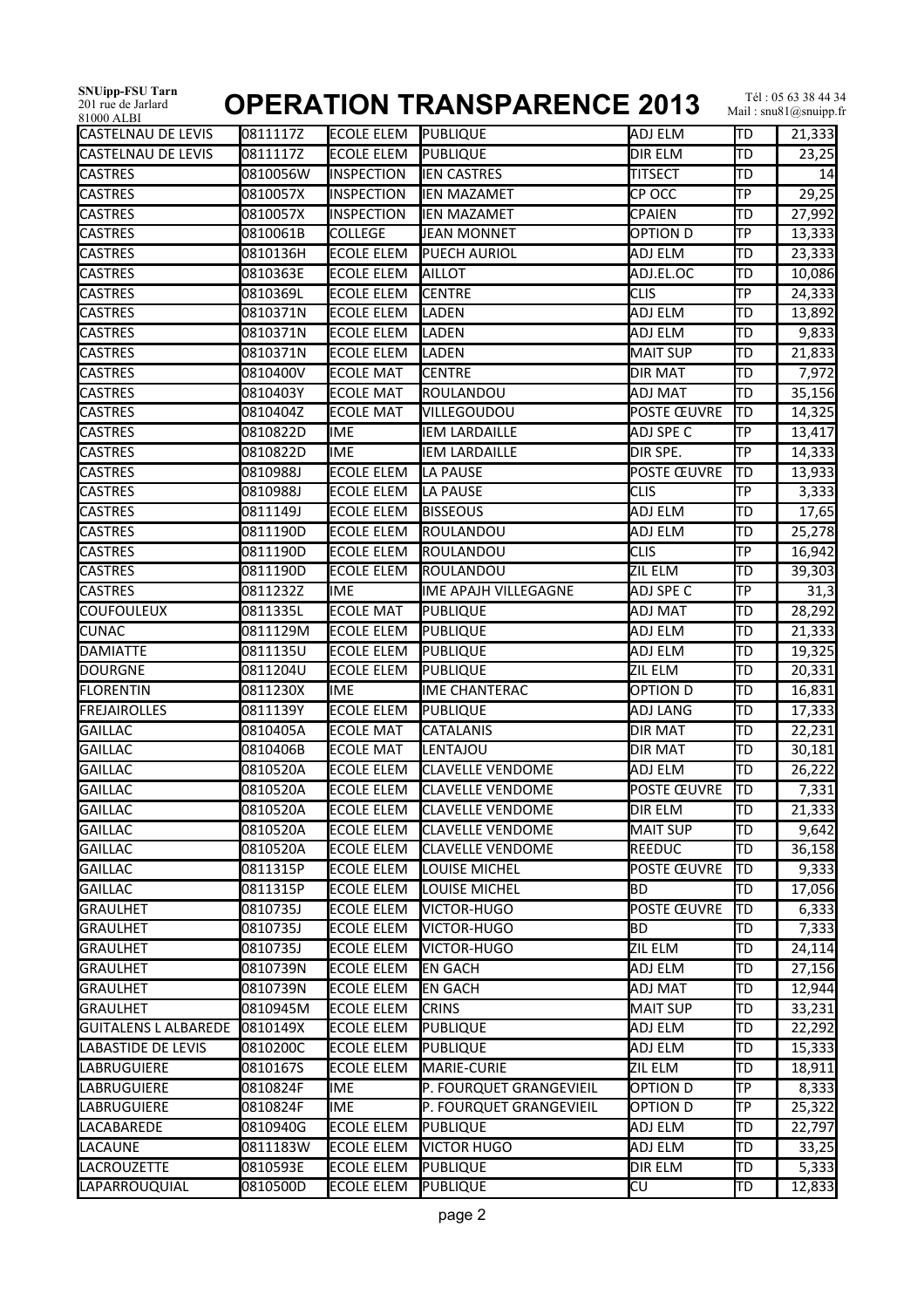| <b>LAUTREC</b>              | 0810545C | <b>ECOLE ELEM</b>          | <b>PUBLIQUE</b>                   | ВD               | TD              | 12,333 |
|-----------------------------|----------|----------------------------|-----------------------------------|------------------|-----------------|--------|
| LAVAUR                      | 0810415L | ECOLE MAT                  | <b>CENTRE</b>                     | <b>DIR MAT</b>   | ١тd             | 4,333  |
| LAVAUR                      | 0810759K | ECOLE ELEM                 | <b>CENTRE</b>                     | <b>ADAPT</b>     | TD              | 33,264 |
| LAVAUR                      | 0810946N | <b>ECOLE ELEM</b>          | <b>LE PIGNE</b>                   | <b>DIR ELM</b>   | TD              | 10,331 |
| LAVAUR                      | 0810946N | <b>ECOLE ELEM</b>          | <b>LE PIGNE</b>                   | ADJ LANG         | TD              | 11,683 |
| LAVAUR                      | 0810955Y | <b>ECOLE MAT</b>           | LE PIGNE                          | ZIL ELM          | TD              | 24,278 |
| LAVAUR                      | 0811041S | <b>SES SEGPA</b>           | AN COLLEGE LES CLAUZADES          | ADJ SEGPA        | TР              | 11,328 |
| LAVAUR                      | 0811041S | <b>SES SEGPA</b>           | AN COLLEGE LES CLAUZADES          | ADJ SEGPA        | TР              | 15,333 |
| <b>LESCOUT</b>              | 0810722V | ECOLE ELEM                 | <b>PUBLIQUE</b>                   | <b>ADJ ELM</b>   | TD              | 10,333 |
| <b>LESCURE D ALBIGEOIS</b>  | 0810416M | <b>ECOLE MAT</b>           | PUBLIQUE                          | <b>ADJ MAT</b>   | TD              | 35,228 |
| <b>LESCURE D ALBIGEOIS</b>  | 0810474A | ECOLE ELEM                 | PUBLIQUE                          | <b>ADJ ELM</b>   | TD              | 20,683 |
| <b>LISLE SUR TARN</b>       | 0811051C | <b>ECOLE MAT</b>           | LE PETIT PRINCE                   | <b>ADJ MAT</b>   | TD              | 33,211 |
| <b>LISLE SUR TARN</b>       | 0811051C | <b>ECOLE MAT</b>           | LE PETIT PRINCE                   | ADJ.MAT.OC       | TD              | 3,908  |
| <b>LISLE SUR TARN</b>       | 0811194H | ECOLE ELEM                 | GALILEE                           | <b>CLIS</b>      | ТP              | 3,328  |
| <b>LISLE SUR TARN</b>       | 0811194H | <b>ECOLE ELEM</b>          | <b>GALILEE</b>                    | ZIL ELM          | TD              | 28,236 |
| <b>LOMBERS</b>              | 0810549G | ECOLE ELEM                 | PUBLIQUE                          | <b>ADJ ELM</b>   | ΠD              | 17,333 |
| <b>MAZAMET</b>              | 0810652U | ECOLE ELEM                 | NEGRIN                            | <b>DIR ELM</b>   | TD              | 4,978  |
| <b>MAZAMET</b>              | 0810653V | ECOLE ELEM                 | <b>REPUBLIQUE</b>                 | ZIL ELM          | TD              | 4,833  |
| <b>MAZAMET</b>              | 0811179S | <b>ECOLE ELEM</b>          | <b>LES BAUSSES</b>                | <b>ADJ ELM</b>   | TD              | 20,147 |
| <b>MAZAMET</b>              | 0811179S | <b>ECOLE ELEM</b>          | <b>LES BAUSSES</b>                | <b>DIR ELM</b>   | TD              | 22,028 |
| <b>MAZAMET</b>              | 0811236D | <b>ECOLE ELEM</b>          | LA LAUZE                          | <b>CLIS</b>      | TР              | 8,333  |
| <b>MAZAMET</b>              | 0811259D | <b>ECOLE ELEM</b>          | <b>GRAVAS MEYER</b>               | ADJ ELM          | TD              | 3,331  |
| <b>MAZAMET CEDEX</b>        | 0810785N | <b>SES SEGPA</b>           | <b>ANNEXEE COLLEGE JL ETIENNE</b> | <b>ADJ SEGPA</b> | TР              | 31,919 |
| MIRANDOL BOURG.             | 0811113V | <b>ECOLE ELEM</b>          | <b>PUBLIQUE</b>                   | ZIL ELM          | ΠD              | 37,333 |
| <b>MOUZIEYS TEULET</b>      | 0810269C | ECOLE ELEM                 | <b>TEULET</b>                     | <b>ADJ ELM</b>   | TD              | 9,833  |
| <b>NAVES</b>                | 0810152A | <b>ECOLE ELEM</b>          | PUBLIQUE                          | POSTE ŒUVRE      | TD              | 2,333  |
| PALLEVILLE                  | 0810725Y | <b>ECOLE ELEM</b>          | PUBLIQUE                          | <b>DIR ELM</b>   | TР              | 27,233 |
| <b>PARISOT</b>              | 0810937D | <b>ECOLE ELEM</b>          | <b>PUBLIQUE</b>                   | POSTE ŒUVRE      | TD              | 13,833 |
| <b>PARISOT</b>              | 0810937D | <b>ECOLE ELEM</b>          | <b>PUBLIQUE</b>                   | ВD               | TD              | 14,333 |
| PAYRIN AUGMONTEL            | 0810671P | <b>ECOLE ELEM</b>          | <b>PAYRIN</b>                     | <b>ADJ ELM</b>   | TD              | 26,047 |
| PAYRIN AUGMONTEL            | 0810671P | <b>ECOLE ELEM</b>          | <b>PAYRIN</b>                     | POSTE ŒUVRE      | TD              | 17,097 |
| PONT DE LARN                | 0810674T | <b>ECOLE ELEM</b>          | PUBLIQUE                          | <b>ADJ MAT</b>   | TD              | 29,689 |
| <b>PUYCELCI</b>             | 0810216V | <b>ECOLE ELEM PUBLIQUE</b> |                                   | <b>DIR ELM</b>   | <b>TP</b>       | 24,161 |
| PUYGOUZON                   | 0811130N | <b>ECOLE ELEM</b>          | <b>PUBLIQUE</b>                   | ADJ.EL.OC        | TD              | 3,333  |
| <b>RABASTENS</b>            | 0810234P | <b>ECOLE ELEM</b>          | LAS PEYRAS                        | <b>CLIS</b>      | TР              | 10,333 |
| <b>REALMONT</b>             | 0810424W | <b>ECOLE MAT</b>           | <b>PUBLIQUE</b>                   | ADJ.MAT.OC       | TD              | 0,333  |
| REALMONT                    | 0811143C | <b>ECOLE ELEM</b>          | <b>PUBLIQUE</b>                   | ZIL ELM          | TD              | 22,153 |
| <b>ROUFFIAC</b>             | 0810485M | <b>ECOLE ELEM</b>          | <b>PUBLIQUE</b>                   | <b>DIR ELM</b>   | TD              | 4,333  |
| SAUSSENAC                   | 0810359A | <b>ECOLE ELEM</b>          | <b>PUBLIQUE</b>                   | <b>DIR ELM</b>   | TP              | 27,244 |
| <b>SOREZE</b>               | 0811114W | ECOLE ELEM                 | <b>PUBLIQUE</b>                   | ADJ MAT          | TD              | 14,267 |
| <b>SOREZE</b>               | 0811114W | ECOLE ELEM                 | <b>PUBLIQUE</b>                   | DIR ELM          | TD              | 16,333 |
| SOUAL                       | 0811159V | <b>ECOLE ELEM</b>          | <b>PUBLIQUE</b>                   | ADJ MAT          | TD              | 21,833 |
| SOUAL                       | 0811159V | <b>ECOLE ELEM</b>          | <b>PUBLIQUE</b>                   | BD               | TD              | 10,333 |
| SOUAL                       | 0811159V | <b>ECOLE ELEM</b>          | <b>PUBLIQUE</b>                   | ADJ LANG         | TD              | 15,333 |
| <b>ST AMANS SOULT</b>       | 0810615D | <b>ECOLE ELEM</b>          | L'INTERLIGNE                      | BD               | TD              | 4,333  |
| <b>ST GAUZENS</b>           | 0810757H | <b>ECOLE ELEM</b>          | LA BAILLE                         | ADJ ELM          | TD              | 16,333 |
| <b>ST JUERY</b>             | 0810124V | <b>COLLEGE</b>             | SAUT DU SABO                      | OPTION D         | $\overline{TP}$ | 5,333  |
| <b>ST JUERY</b>             | 0810428A | <b>ECOLE MAT</b>           | <b>MARIE CURIE</b>                | <b>DIR MAT</b>   | TD              | 26,906 |
| <b>ST JUERY</b>             | 0811112U | <b>ECOLE ELEM</b>          | <b>RENE ROUQUIER</b>              | ADJ ELM          | TD              | 16,9   |
| <b>ST JUERY</b>             | 0811112U | ECOLE ELEM                 | <b>RENE ROUQUIER</b>              | ADJ MAT          | TD              | 13,333 |
| <b>ST LIEUX LES LAVAUR</b>  | 0810690K | <b>ECOLE ELEM</b>          | <b>PUBLIQUE</b>                   | ADJ ELM          | TD              | 22,333 |
| <b>ST PIERRE DE TRIVISY</b> | 0810970P | ECOLE ELEM                 | <b>PUBLIQUE</b>                   | ADJ ELM          | TD              | 3,333  |
| <b>ST SULPICE</b>           | 0811170G | <b>ECOLE ELEM</b>          | <b>MARCEL PAGNOL</b>              | ADJ ELM          | TD              | 28,333 |
|                             |          | <b>ECOLE ELEM</b>          | <b>MARCEL PAGNOL</b>              | IMF              | TD              | 12,333 |